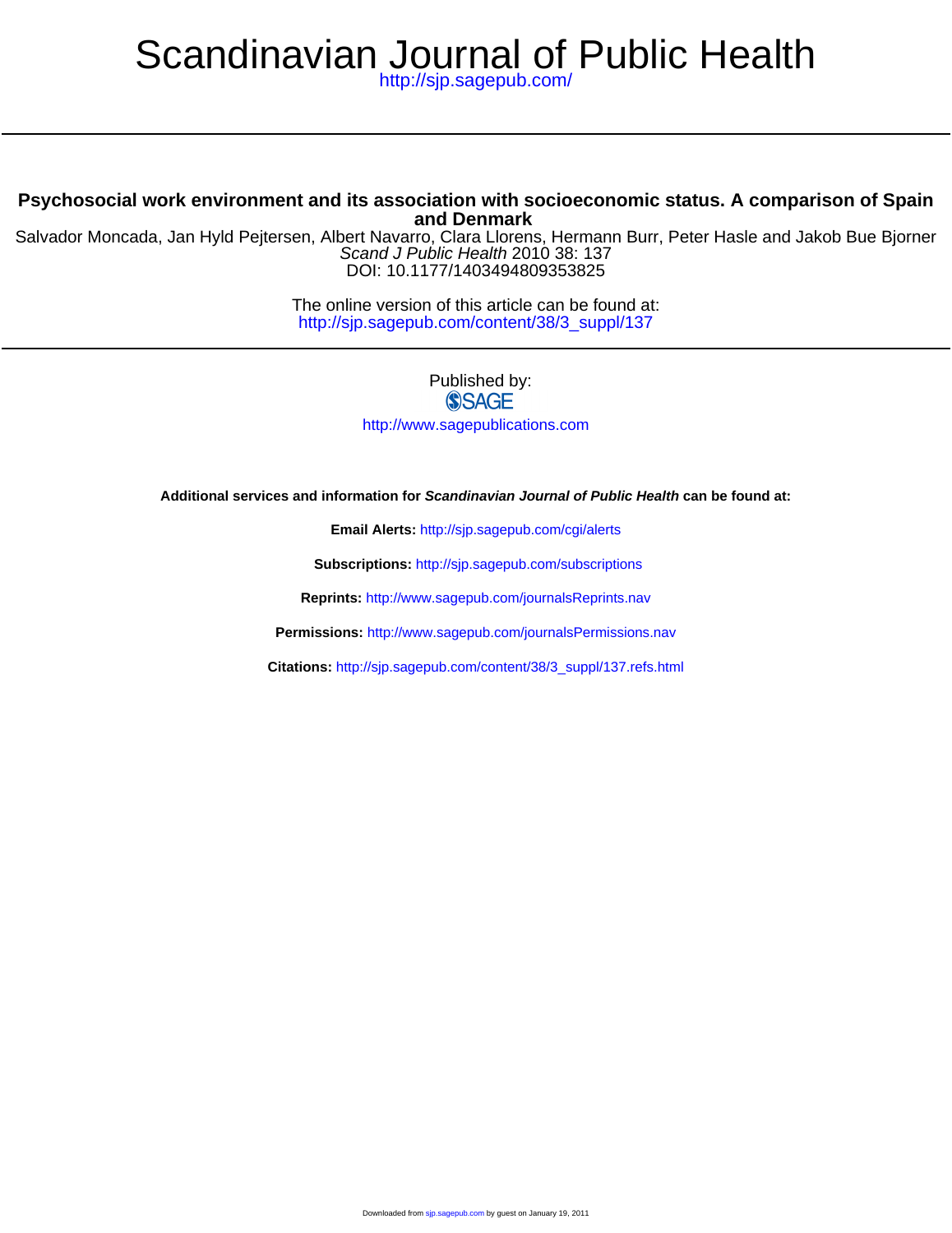

## ORIGINAL ARTICLE

# Psychosocial work environment and its association with socioeconomic status. A comparison of Spain and Denmark

# SALVADOR MONCADA<sup>1</sup>, JAN HYLD PEJTERSEN<sup>2</sup>, ALBERT NAVARRO<sup>3</sup>, CLARA LLORENS<sup>1,4</sup>, HERMANN BURR<sup>2</sup>, PETER HASLE<sup>2</sup> & JAKOB BUE BJORNER<sup>2</sup>

<sup>1</sup>Union Institute of Work Environment and Health (ISTAS), Barcelona, Spain, <sup>2</sup>National Research Centre for the Working Environment, Copenhagen, Denmark, <sup>3</sup>Universitat Autònoma de Barcelona (UAB), Biostatistics Unit, Faculty of Medicine, Bellaterra, Barcelona, Spain, and <sup>4</sup>Universitat Autònoma de Barcelona (UAB), Department of Sociology, Political Sciences and Sociology Faculty, Bellaterra, Barcelona, Spain

#### Abstract

Aims: The purpose of this study was to describe psychosocial work environment inequalities among wage earners in Spain and Denmark. Methods: Data came from the Spanish COPSOQ (ISTAS 21) and the Danish COPSOQ II surveys both performed in 2004–05 and based on national representative samples of employees with a 60% response rate. Study population was 3,359 Danish and 6,685 Spanish women and men. Only identical items from both surveys were included to construct 18 psychosocial scales. Socioeconomic status was categorized according to the European Socioeconomic Classification System. Analysis included ordinal logistic regression and multiple correspondence analysis after categorizing all scales. Results: A relationship between socioeconomic status and psychosocial work environment in both Denmark and Spain was observed, with wider social inequalities in Spain for many scales, describing a strong interaction effect between socioeconomic status and country. Conclusions: Socioeconomic status is related to psychosocial work environment and some adverse psychosocial conditions tend to cluster in lower socioeconomic status groups in both Spain and Denmark. This effect could be modified by a country's characteristics, such as economic and labour market structures, normative regulations and industrial relations including work organization. Hence, preventive strategies to reduce social inequalities in working conditions should consider the combination of actions at the macro and micro levels.

Key Words: Denmark, inequalities, international COPSOQ, occupational exposures, occupational health, psychosocial factors, Spain

#### Background and aims

Psychosocial risk factors represent a field of increasing interest in occupational health, both for their impact on health and health inequalities and for the changes in the work environment that imply growing exposure to these risk factors. The focus on psychosocial risk factors also point towards new needs and priorities for research and prevention [1,2]. At the same time, reducing the gap in social inequalities in health has been set up as a priority action by the World Health Organization (WHO) and most European Union governments. This requires preventive strategies to be based on a comprehensive understanding of the conditions determining hazardous exposures at workplaces.

Scientific evidence on social health inequalities is not limited to health consequences of general living conditions. Working conditions, especially the psychosocial work environment [3] have been found to account for some of the social gradients in mortality, mental well-being and sickness absence [4–7]. Overall, work stress measurements tend to be higher in lower socioeconomic status (SES) occupations [8], even when greater effort-reward imbalance may affect mostly higher SES jobs [9]. The lower SES occupations are more exposed to adverse

Correspondence: Salvador Moncada, Union Institute of Work Environment and Health (ISTAS), Via Laietana,16, E-08003 Barcelona, Spain. Tel: +34934812835. Fax:+34934812770. E-mail: smoncada@ccoo.cat

(Accepted 11 October 2009)  $O$  2009 the Nordic Societies of Public Health DOI: 10.1177/1403494809353825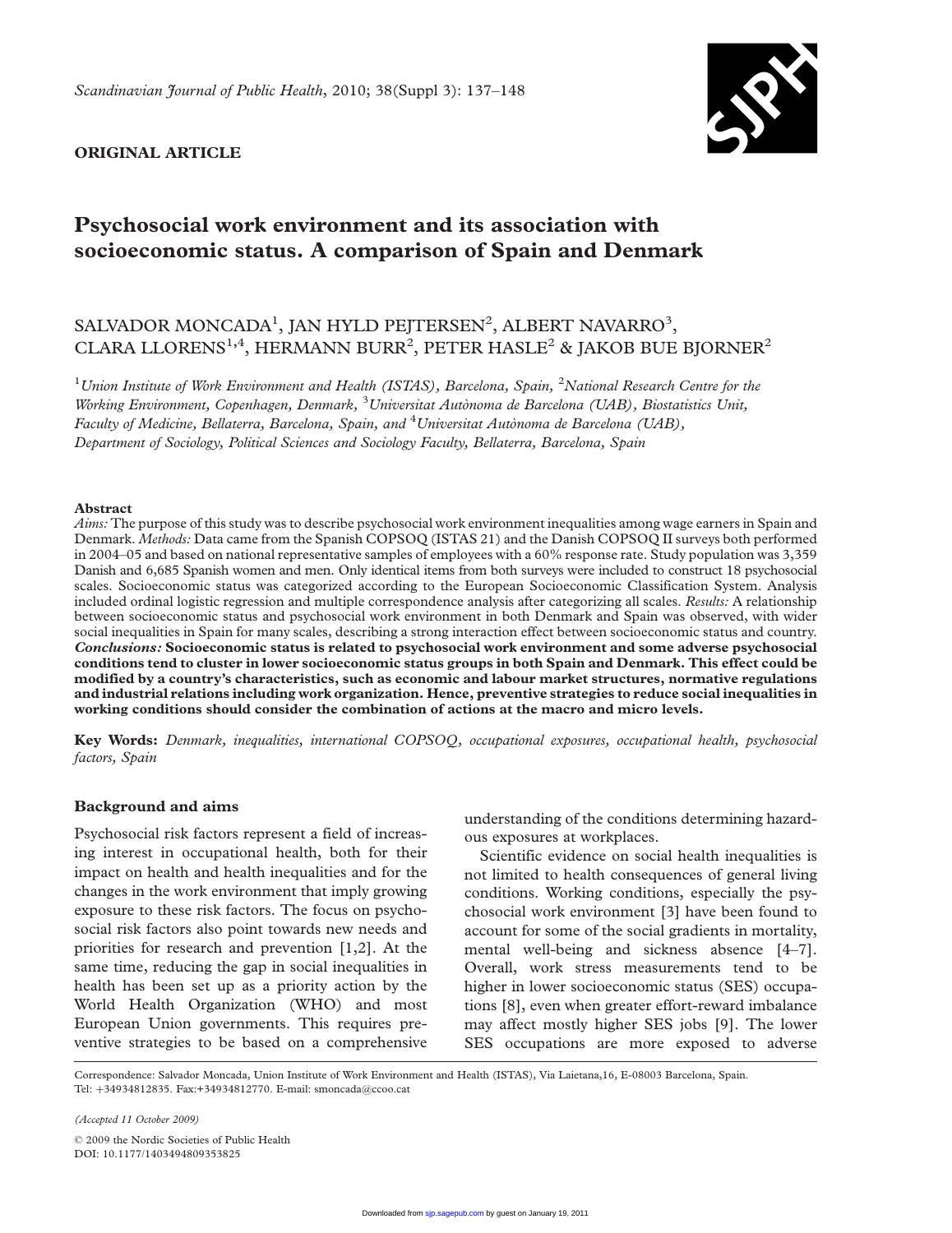#### 138 S. Moncada et al.

psychosocial conditions [10], but some exceptions to this rule have been pointed out. While control over job and rewards tends to be lower among low SES occupations [11] the opposite figure has been documented regarding job demands [12].

Successive European Working Conditions Surveys show both inter and intra country social inequalities in psychosocial working conditions across the European Union. While Spanish workers appeared among the most exposed to psychosocial risks, an opposite figure has been shown for the Danish workforce [13,14].

Inequalities in the psychosocial work environment across SES groups have been documented both in Spain [15] and in Denmark [16]. An exploratory study reported that work environment in Denmark appeared to be more active, developmental and challenging than work environment in Spain while no differences were found regarding interpersonal relations and leadership [17]. These disparities in psychosocial exposures may be related to differences in several factors at macro and micro levels including economic and labour market structure, normative regulations and industrial relations, labour management practices and working conditions, and occupational health and well-being policies [18]. Denmark has gone further than Spain in the development of the welfare state and the promotion of healthier working conditions, including those related to work organization and labour management practices that constitute the core basis of psychosocial exposure in the workplace. However, the possible consequences of these differences have not been subject to more detailed comparative analysis. A good understanding of these relationships may help to identify key targets for preventive action [16,19]. The purpose of this study is to describe psychosocial work environment inequalities among wage earners in Spain and Denmark. We hypothesize that a SES gradient in psychosocial work environment will be found in both Denmark and Spain. We further hypothesize that the social gradient will be more pronounced in Spain compared with Denmark. This second hypothesis is, among other things, motivated by the fact that Denmark has much lower organizational power distance than Spain [20] and that research has shown wider health inequalities in late democracies (such as Spain) compared to countries with a long tradition of social democracy (such as Denmark) [21].

#### Methods

Data was taken from the Spanish COPSOQ (ISTAS 21) and the Danish COPSOQ II surveys, both performed in 2004–05 and based on national representative samples of employees. Collected information included the psychosocial dimensions, socio-demographics, employment and working conditions' variables. Detailed description of the sampling and the study population for the two studies is included in, respectively, Llorens et al. and Pejtersen et al. (both in this issue).

#### The Spanish COPSOQ (ISTAS21) survey

The Spanish study used the Spanish version of COPSOQ I previously adapted from the original Danish and validated in Spain [22]. Information was obtained through the administration of the questionnaire by personal interview in the household. In all, 7,650 wage earners aged 16–65 answered the questionnaire (response rate 60%).

#### The Danish COPSOQ II survey

The Danish study used the second version of the COPSOQ [23] and respondents completed a mail-out-mail-back questionnaire or answered over the internet (used by 10% of respondents). In all, 3,517 wage earners aged 20–59 completed the questionnaire (response rate 60%).

#### The study sample

For the purpose of this paper we combined the two data sets. The SES categories were established according to the European Socio-Economic Classification system (ESEC) which is based on the ISCO88 occupational codes [24]. Fellow workers, farmer employees, Spanish dependent self-employed, individuals with missing ISCO88 codes and the ESEC ''Lower Supervisors and Technicians'' category, with a very low Danish frequency  $(n = 13)$  were excluded, so SES was finally characterized by six categories – Higher professionals and managers, Lower professionals and managers, Higher clerical, services and sales workers, Lower clerical, services and sales workers, Skilled workers, and Semi- and unskilled workers. The final sample consisted of 10,044 employees (3,359 Danish and 6,685 Spanish). The characteristics of the two samples with regard to gender, age, and socioeconomic status can be seen in Table I.

#### Measurements

Only identical items from Danish COPSOQ II and Spanish COPSOQ I (ISTAS 21) scales were included in the analysis. In order to validate the scales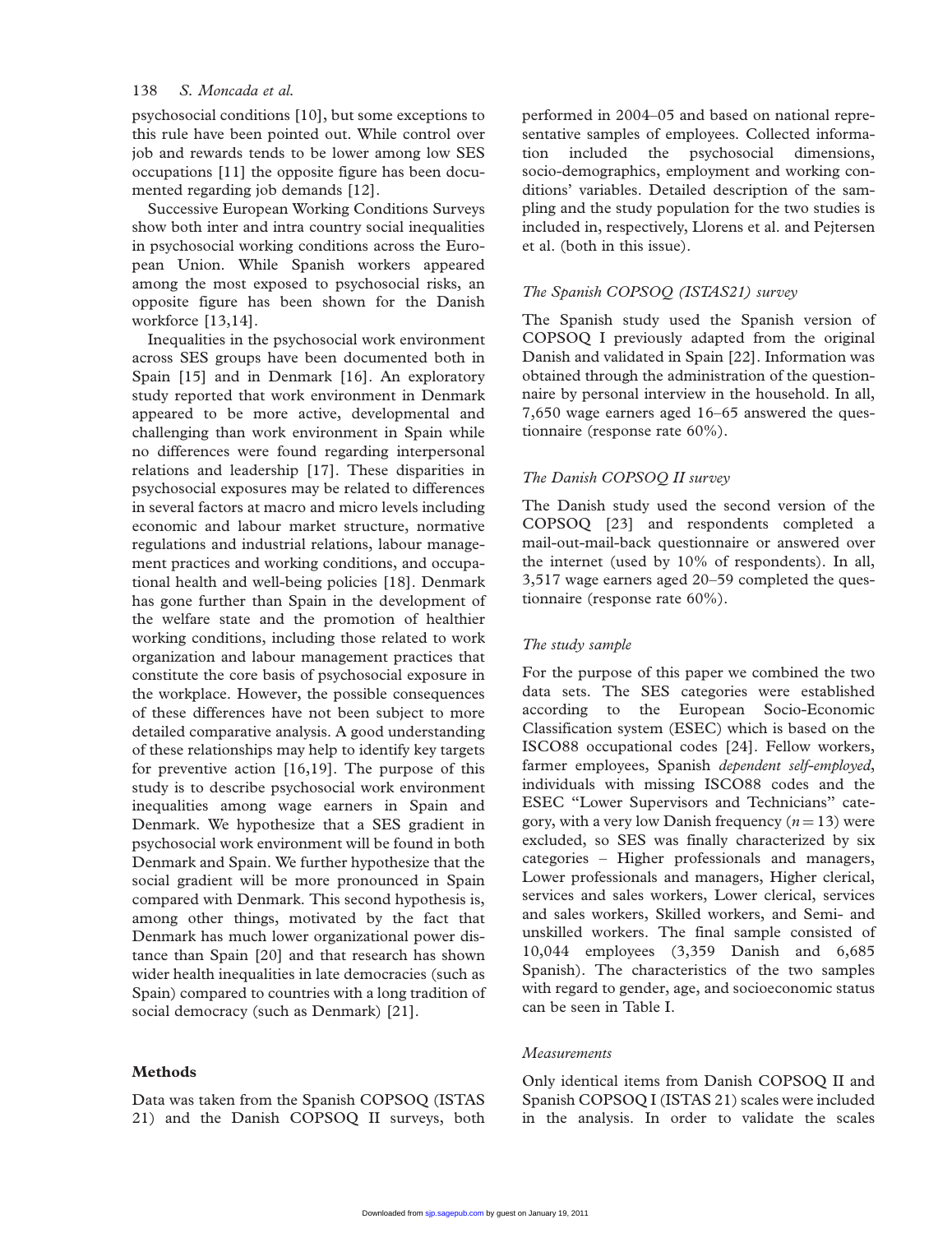Table I. Study population characteristics in Denmark  $(n = 3,359)$  and Spain  $(n = 6,685)$  by social class, sex and age group; 2005.

| Study population characteristics           | $\boldsymbol{n}$ | $\frac{0}{0}$ |
|--------------------------------------------|------------------|---------------|
| Social class - Denmark                     |                  |               |
| Higher professionals and managers          | 451              | 13.4          |
| Lower professionals and managers           | 630              | 18.8          |
| Higher clerical services and sales workers | 750              | 22.3          |
| Lower clerical services and sales workers  | 582              | 17.3          |
| Skilled workers                            | 345              | 10.3          |
| Semi- and unskilled workers                | 601              | 17.9          |
| Social class - Spain                       |                  |               |
| Higher professionals and managers          | 450              | 6.7           |
| Lower professionals and managers           | 565              | 8.5           |
| Higher clerical services and sales workers | 1,203            | 18.0          |
| Lower clerical services and sales workers  | 1,456            | 21.8          |
| Skilled workers                            | 1,028            | 15.4          |
| Semi- and unskilled workers                | 1,983            | 29.7          |
| $Sex - Denmark$                            |                  |               |
| Women                                      | 1,759            | 52.4          |
| Men                                        | 1,600            | 47.6          |
| $Sex - Spain$                              |                  |               |
| Women                                      | 3,305            | 49.6          |
| Men                                        | 3,359            | 50.4          |
| Age - Denmark                              |                  |               |
| < 31                                       | 511              | 15.2          |
| $31 - 45$                                  | 1,458            | 43.4          |
| >45                                        | 1,390            | 41.4          |
| $Age - Spain$                              |                  |               |
| ${<}31$                                    | 2,270            | 34.0          |
| $31 - 45$                                  | 3,019            | 45.2          |
| >45                                        | 1,384            | 20.7          |
|                                            |                  |               |

translation, analysis of differential item functioning (DIF) [25] with respect to the exogenous variables country and SES was performed for all scales. Special attention was given to three scales that had been modified from the Danish COPSOQ to the Spanish context. Additional items were added to the Spanish scales of *Job insecurity* and *Influence* and one of the items in the scale of Quantitative demands was reversed and therefore had a negative formulation in Danish but a positive formulation in Spanish. DIF for an item required a significant association of sufficient magnitude between the item and the exogenous variable when controlling for the scale score. A sufficient magnitude for the association required that the exogenous variable explained at least an additional 4% of the item variance [26]. The analysis only showed DIF with respect to country for one of the items in the scale *Job insecurity*. The scale was therefore divided into two – *Insecurity*, with two items and Concerns about employability, with one item. So, a final set of 18 multi-item psychosocial scales that were comparable between the two countries was established (see Table II). The scales were scored on a 0–100 metric.

#### Analysis

Analysis was performed in two phases. In the first phase, the scale score for each scale was categorized into five categories with approximately equal number of respondents in each category. This was done because many of the reduced scales had floor or ceiling effects which could bias results from standard linear regression. We used ordinal logistic regression analysis for all categorized scales, with the main objective of evaluating the interaction between country and SES. The categorized scale was used as the dependent variable, while country, SES and an interaction between SES and country were used as independent variables. Furthermore, the analyses were adjusted for sex, age and interactions between: sex and country, sex and SES, age and country and age and SES. The odds ratio was the odds of being in a higher category for each of the COPSOQ scales. For the independent variables we chose the grand mean as the reference as we did not have natural reference categories for the SES variables. Supplementary analyses were made separately for each country.

Ordinal logistic regression assumes proportional odds, which implies that the analyses in principle should give the same results as analysis of dichotomized scales (although the analysis of dichotomized scales would be less robust and have less power). To test this assumption, we performed a parallel analysis using dichotomized scales and compared results. Since the results were similar, we only report results from the ordinal logistic regression.

In a second multivariate phase we conducted multiple correspondence analysis to study the descriptive relationship among all psychosocial scales with SES, sex and country categories in order to obtain a view based in a multivariate framework. We dichotomized each of the 18 psychosocial scales into two categories (below or above the median of the Danish males) and labelled them as ''good psychosocial work environment'' and ''poor psychosocial work environment'' according to the hypotheses of the developer of the COPSOQ [27]. The quantification of inertia was performed by means of the Greenacre's adjustment [28].

#### Results

When controlling for socioeconomic status in the ordinal logistic regression analyses, the gender differences were generally small, except for the following differences: men indicated more cognitive demands than women (odds ratio  $(OR) = 1.29$ ), higher influence ( $OR = 1.32$ ), more possibilities for development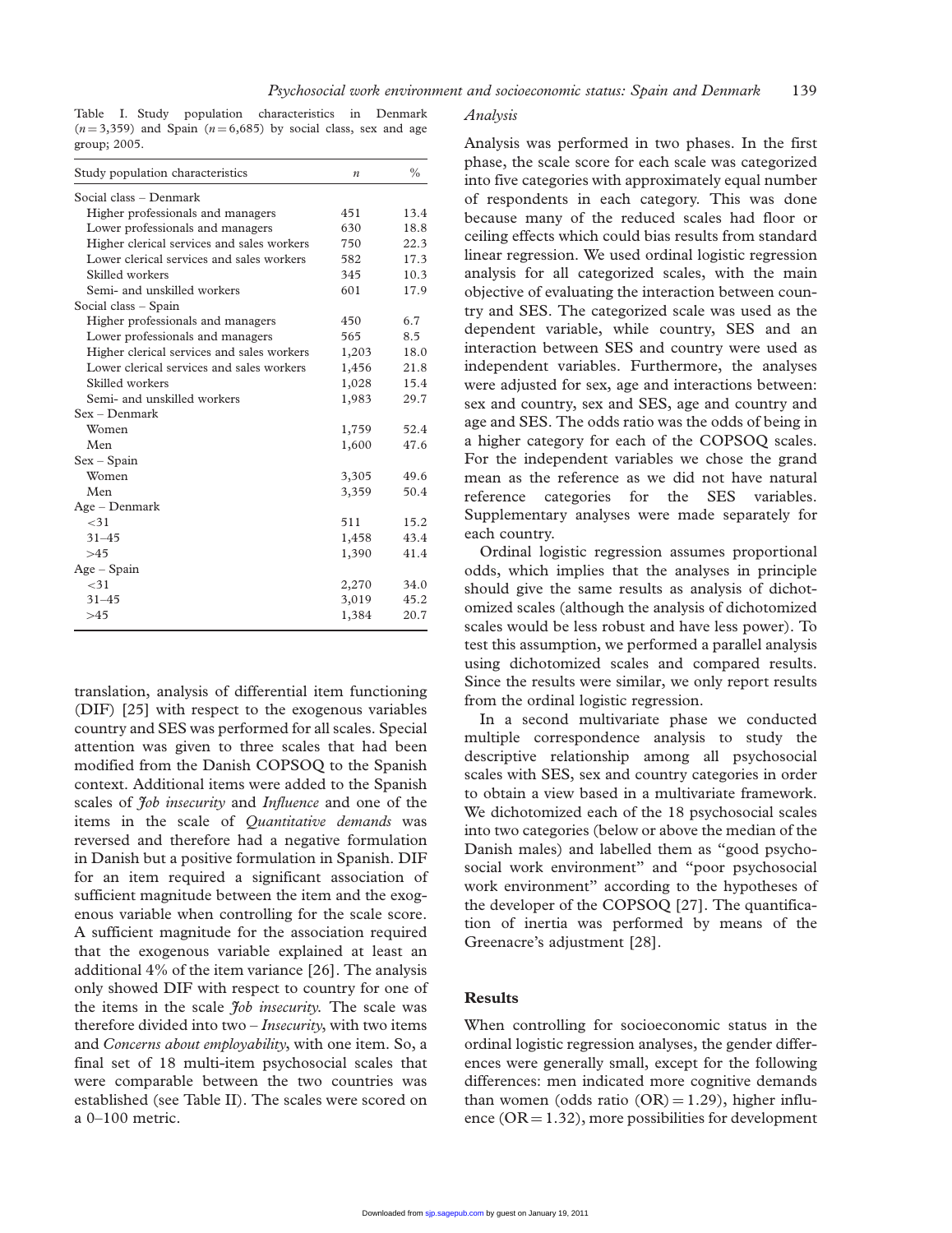## 140 S. Moncada et al.

|  | Table II. COPSOQ scales and items included in the analysis. |  |  |  |  |  |  |
|--|-------------------------------------------------------------|--|--|--|--|--|--|
|--|-------------------------------------------------------------|--|--|--|--|--|--|

| COPSOQ dimensions & items                                                                                                                                                                                                                                                                                    | Number<br>of items | Cronbach's<br>alpha |
|--------------------------------------------------------------------------------------------------------------------------------------------------------------------------------------------------------------------------------------------------------------------------------------------------------------|--------------------|---------------------|
| Work pace<br>Do you have to work very fast?                                                                                                                                                                                                                                                                  | 1                  |                     |
| Quantitative demands<br>Is your workload unevenly distributed so it piles up?<br>How often do you not have time to complete all your work tasks?<br>Do you have enough time for your work tasks?                                                                                                             | 3                  | 0.65                |
| Cognitive demands<br>Does your work require that you remember a lot of things?<br>Does your work require you to make difficult decisions?                                                                                                                                                                    | $\mathfrak{Z}$     | 0.65                |
| Emotional demands<br>Does your work put you in emotionally disturbing situations?<br>Is your work emotionally demanding?<br>Do you get emotionally involved in your work?                                                                                                                                    | 3                  | 0.87                |
| Demands for hiding emotions<br>Does your work require that you hide your feelings?                                                                                                                                                                                                                           | $\mathbf{1}$       |                     |
| Influence at work<br>Do you have a large degree of influence concerning your work?<br>Can you influence the amount of work assigned to you?<br>Do you have any influence on what you do at work?                                                                                                             | 3                  | 0.78                |
| Possibilities for development<br>Does your work require you to take the initiative?<br>Do you have the possibility of learning new things through your work?<br>Can you use your skills or expertise in your work?                                                                                           | 3                  | 0.84                |
| Meaning of work<br>Is your work meaningful?<br>Do you feel that the work you do is important?<br>Do you feel motivated and involved in your work?                                                                                                                                                            | 3                  | 0.72                |
| Commitment to the workplace<br>Do you enjoy telling others about your place of work?<br>Do you feel that your place of work is of great importance to you?                                                                                                                                                   | $\mathbf{2}$       | 0.74                |
| Predictability<br>At your place of work, are you informed well in advance concerning for<br>example important decisions, changes, or plans for the future?<br>Do you receive all the information you need in order to do your work well?                                                                     | 2                  | 0.83                |
| Role-clarity<br>Does your work have clear objectives?<br>Do you know exactly which areas are your responsibility?<br>Do you know exactly what is expected of you at work?                                                                                                                                    | 3                  | 0.79                |
| Role-conflicts<br>Do you do things at work that are accepted by some people but not by others?<br>Are contradictory demands placed on you at work?<br>Do you sometimes have to do things that ought to have been done in a different way?<br>Do you sometimes have to do things that seem to be unnecessary? | $\overline{4}$     | 0.86                |
| Quality of leadership<br>To what extent would you say that your immediate superior<br>- makes sure that the individual member of staff has good development opportunities?<br>$-$ is good at work planning?<br>$-$ is good at solving conflicts?                                                             | 3                  | 0.82                |
| Social support from colleagues<br>How often do you get help and support from your colleagues?<br>How often are your colleagues willing to listen to your problems at work?                                                                                                                                   | 2                  | 0.81                |
| Social support from supervisors<br>How often do you get help and support from your nearest superior?<br>How often is your nearest superior willing to listen to your problems at work?                                                                                                                       | $\overline{c}$     | 0.82                |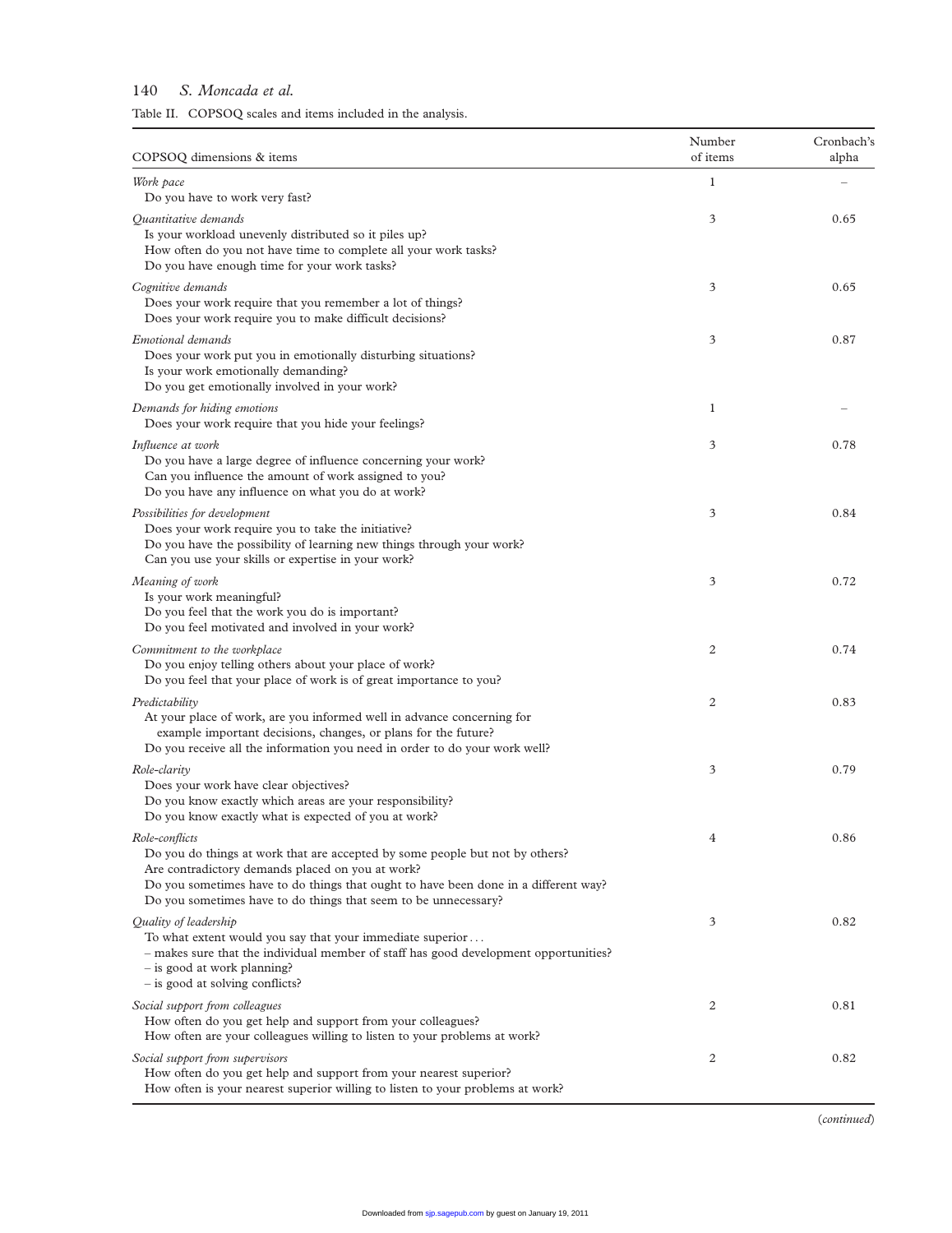#### Table II. Continued.

| COPSOO dimensions & items                                                                                                                                                                                 | Number<br>of items | Cronbach's<br>alpha |
|-----------------------------------------------------------------------------------------------------------------------------------------------------------------------------------------------------------|--------------------|---------------------|
| Sense of community<br>Is there a good atmosphere between you and your colleagues?<br>Is there good co-operation between the colleagues at work?<br>Do you feel part of a community at your place of work? | 3                  | 0.89                |
| Insecurity at work<br>Are you worried about being transferred to another job against your will?<br>Are you worried about becoming unemployed?                                                             |                    | 0.80                |
| Concerns about employability<br>Are you worried about it being difficult for you to find another job if you became unemployed?                                                                            |                    |                     |

 $(OR = 1.24)$  and lower concerns about employability  $(OR = 0.84)$ . Since no significant gender\*country interactions were found, the results refer to the common trend in Denmark and Spain (not shown in tables). Trends with age were also fairly small, except for the following differences that all showed a clear trend across age groups: compared to the youngest group (18–30 years), the older employees (46–59 years) reported more cognitive demands  $(OR = 1.31)$ , more emotional demands  $(OR = 1.43)$ , higher degree of influence ( $OR = 1.59$ ), higher meaning of work  $(OR = 1.39)$ , more commitment to the workplace (1.35), higher role clarity ( $OR = 1.29$ ), but less support from colleagues ( $OR = 0.79$ ). No age group\*country interactions were found (results not shown in tables). As shown in Table III, statistically significant differences in odds ratios between countries were seen for all scales except Emotional demands (Table III). Denmark had higher demands (Quantitative demands, Work pace and Cognitive demands). Furthermore, Denmark had better psychosocial work environment in terms of higher job control (Influence, Possibilities for development) and higher Commitment to the workplace than Spain. Also, Denmark had lower Job insecurity and Concern about employability than Spain. Spain had a better psychosocial work environment than Denmark with regards to social relations, higher Predictability, Role clarity, Quality of leadership, better Support from colleagues and lower *Role conflict*. The explained variance for country ranged from 1.0% to 10.0% for these scales.

For both countries, statistically significant SES differences in odds ratios were seen for most scales, and were most notable for Cognitive demands, Emotional demands, Influence at work, Possibilities for development, Meaning of work and Commitment to the work place. The explained variance for SES ranged from 4.5% to 10.9% for these scales. However, not all scales showed a clear trend consistent with the standard rank order of SES groups. Thus, in both countries work pace was greater for higher professionals and managers and for semi- and unskilled workers compared to the neighbour categories. The opposite picture was seen for social support from colleagues, which was comparatively low for these two groups. Also, while job insecurity was high for semi- and unskilled workers in both countries, the pattern for other SES groups varied between countries.

Highly statistically significant differences in the social gradient between countries (i.e. SES\*country interactions) were seen for 13 out of 18 scales (the exceptions were: Commitment to the workplace, Predictability, Role conflicts, Quality of leadership, Social support from colleagues, and Job Insecurity). The explained variance for the interaction effect ranged from 0.2% to 1.7% for these scales. In Table III, these SES\*country interactions are indicated by the country specific ORs for SES. These ORs are the combination of the socioeconomic status main effect and the SES\*country interaction.

For many scales, inequalities were more pronounced for Spain than for Denmark as witnessed by the stronger gradient in the odds for SES in Spain. This was in particular the case for Cognitive demands, Influence at work, Possibilities for Development, Meaning of work, Social support from supervisors, and Social community at work. In some cases, the SES\*country interactions nullified the SES trend. Thus, in separate analyses by country, no significant SES differences were found for Denmark for the scales: Work pace, Role clarity, Role conflicts, Social support from supervisors, and Social community at work (data not shown).

For Denmark, more pronounced socioeconomic status differences were found for Quantitative demands in particular, with the highest socioeconomic status having the highest Quantitative demands. While separate analyses for Spain showed significant differences with SES, the trend was not clear, with the highest Quantitative demands found for skilled workers and the lowest found for lower professionals and managers.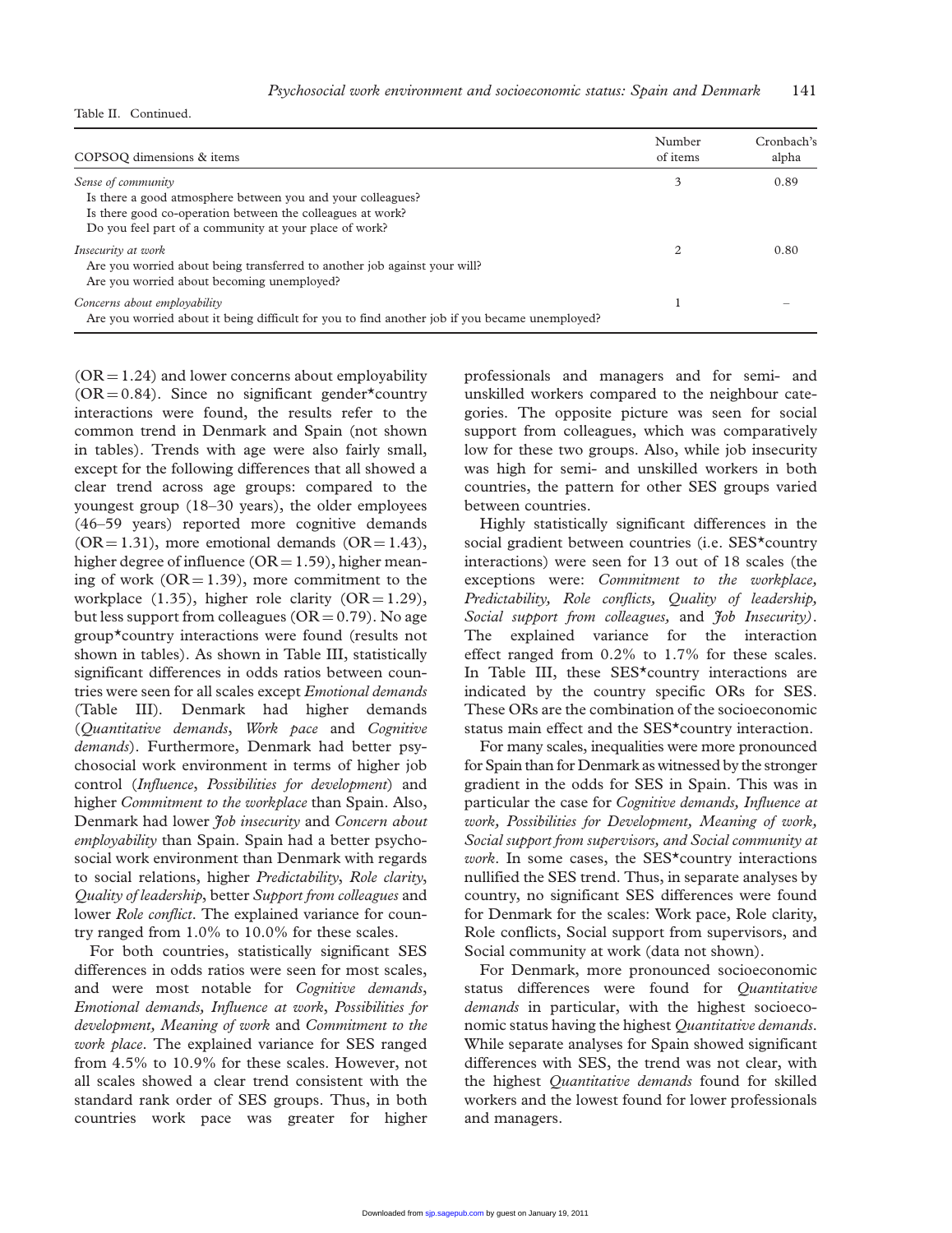|                                                                   |         |                                       |                                                                   | Demands |          | Possibilities              |                        |                                                                                                                                 |                            |                              |         |                                   | Social                   | Social                  |                                          |            | Concerns               |
|-------------------------------------------------------------------|---------|---------------------------------------|-------------------------------------------------------------------|---------|----------|----------------------------|------------------------|---------------------------------------------------------------------------------------------------------------------------------|----------------------------|------------------------------|---------|-----------------------------------|--------------------------|-------------------------|------------------------------------------|------------|------------------------|
|                                                                   |         |                                       |                                                                   | for     |          | for                        |                        | Commitment                                                                                                                      |                            |                              |         |                                   | Support                  | Support                 | Social                                   |            | 142<br>about           |
|                                                                   |         | Quantitative Work Cognitive Emotional | Pace Demands <sup>b</sup> Demands Emotions Influence <sup>b</sup> | Hiding  |          | Develop-                   | of Work $b$<br>Meaning | to the                                                                                                                          | Predicta-                  | Clarity <sup>b</sup><br>Role | Role    | Quality of                        | from                     | from                    | Community                                | Job        | Employa-               |
| Effect                                                            | Demands |                                       |                                                                   |         |          | $\mathrm{ment}^\mathrm{b}$ |                        | Workplaceb                                                                                                                      | $\text{bility}^{\text{b}}$ |                              |         | Conflicts Leadership <sup>b</sup> | Supervisors <sup>b</sup> | Colleagues <sup>b</sup> | at $\ensuremath{\text{Work}}^{\text{b}}$ | Insecurity | S.<br>bility           |
| Denmark (DK)<br>Country                                           | 1.38    |                                       |                                                                   | 0.79    | 1.12     |                            |                        |                                                                                                                                 |                            |                              |         |                                   |                          |                         | $\Xi$                                    |            | 0.77                   |
|                                                                   |         | 1.65<br>1.49                          | 0.97                                                              |         |          | 1.26                       | 0.88                   | 1.08                                                                                                                            | 0.65                       | 0.69                         | 1.19    | 0.68                              | 1.09                     | 0.75                    |                                          | 0.54       |                        |
| Spain (ESP)<br><b>SES</b>                                         | 0.73    | 0.61<br>$0.67$                        | 1.03                                                              | 1.26    | 0.89     | 0.79                       | 1.13                   | 0.93                                                                                                                            | 1.55                       | 1.44                         | 0.84    | 1.47                              | 0.91                     | 1.34                    | 0.90                                     | 1.84       | Moncada et al.<br>1.30 |
| DK                                                                |         |                                       |                                                                   |         |          |                            |                        |                                                                                                                                 |                            |                              |         |                                   |                          |                         |                                          |            |                        |
| Higher professionals &                                            | 1.93    | 1.88<br>1.18                          | 1.05                                                              | 1.10    | 1.52     | $1.61\,$                   | 1.23                   | 1.41                                                                                                                            | 1.35                       | 0.88                         | 1.02    | 1.21                              | $1.01$                   | 0.95                    | 0.92                                     | 0.97       | 0.93                   |
| managers                                                          |         |                                       |                                                                   |         |          |                            |                        |                                                                                                                                 |                            |                              |         |                                   |                          |                         |                                          |            |                        |
| Lower professionals &                                             | 1.35    | $0.94$ 1.42                           | 1.76                                                              | 1.26    | 1.36     | $1.80\,$                   | 1.18                   | 1.31                                                                                                                            | 1.09                       | 0.95                         | 0.97    | 1.10                              | 0.94                     | 1.14                    | 0.86                                     | 0.81       | 0.67                   |
| managers                                                          |         |                                       |                                                                   |         |          |                            |                        |                                                                                                                                 |                            |                              |         |                                   |                          |                         |                                          |            |                        |
| Higher clerical, services                                         | 1.47    | 1.34<br>$1.01$                        | 1.17                                                              | 1.04    | 1.22     | $1.08$                     | $\Xi$                  | 1.25                                                                                                                            | 1.15                       | 0.99                         | 1.00    | 1.14                              | $\Xi$                    | 1.04                    | 1.04                                     | 1.07       | 1.22                   |
| & sales                                                           |         |                                       |                                                                   |         |          |                            |                        |                                                                                                                                 |                            |                              |         |                                   |                          |                         |                                          |            |                        |
| Lower clerical, services &                                        | 0.71    | $1.08$<br>0.85                        | 1.74                                                              | 1.69    | $1.01\,$ | 0.94                       | 1.17                   | 0.96                                                                                                                            | 0.96                       | $\Xi$                        | 1.16    | 1.13                              | $1.10$                   | 1.15                    | 1.10                                     | 0.90       | 0.83                   |
| sales                                                             |         |                                       |                                                                   |         |          |                            |                        |                                                                                                                                 |                            |                              |         |                                   |                          |                         |                                          |            |                        |
| Skilled workers                                                   | 0.65    | 0.60<br>0.98                          | 0.48                                                              | 0.62    | 0.63     | 0.78                       | 0.76                   | 0.66                                                                                                                            | 0.71                       | 0.95                         | 0.86    | 0.69                              | 0.88                     | 1.08                    | 1.15                                     | 0.99       | 1.02                   |
| Semi- & unskilled                                                 | 0.57    | 0.43<br>$1.08\,$                      | 0.56                                                              | 0.66    | 0.63     | 0.44                       | 0.69                   | 0.68                                                                                                                            | 0.87                       | 1.15                         | 1.02    | 0.84                              | 0.97                     | 0.72                    | 0.97                                     | 1.34       | 1.54                   |
| workers                                                           |         |                                       |                                                                   |         |          |                            |                        |                                                                                                                                 |                            |                              |         |                                   |                          |                         |                                          |            |                        |
| ESP                                                               |         |                                       |                                                                   |         |          |                            |                        |                                                                                                                                 |                            |                              |         |                                   |                          |                         |                                          |            |                        |
| Higher professionals &                                            | 1.12    | 2.53<br>1.09                          | 1.59                                                              | 1.37    | 2.24     | 2.21                       | 2.19                   | 1.88                                                                                                                            | 1.41                       | $\Xi$                        | 1.23    | 1.51                              | 1.43                     | 1.18                    | 1.32                                     | 1.14       | 0.97                   |
| managers                                                          |         |                                       |                                                                   |         |          |                            |                        |                                                                                                                                 |                            |                              |         |                                   |                          |                         |                                          |            |                        |
| Lower professionals &                                             | 0.75    | 2.15<br>$0.80\,$                      | 1.58                                                              | 1.32    | 2.00     | 3.23                       | 2.72                   | 1.70                                                                                                                            | 1.46                       | 1.70                         | 0.88    | 1.36                              | 1.41                     | 1.42                    | 1.39                                     | 0.67       | 0.75                   |
| managers                                                          |         |                                       |                                                                   |         |          |                            |                        |                                                                                                                                 |                            |                              |         |                                   |                          |                         |                                          |            |                        |
| Higher clerical, services                                         | 1.14    | 0.95<br>0.82                          | 0.99                                                              | 0.92    | $\Xi$    | 1.10                       | 0.95                   | 1.12                                                                                                                            | 0.97                       | 0.93                         | 1.06    | 1.04                              | 1.16                     | 1.12                    | 1.13                                     | 1.09       | 0.96                   |
| & sales                                                           |         |                                       |                                                                   |         |          |                            |                        |                                                                                                                                 |                            |                              |         |                                   |                          |                         |                                          |            |                        |
| Lower clerical, services &                                        | 0.87    | 0.68<br>$0.88\,$                      | 0.93                                                              | 1.14    | 0.66     | 0.58                       | 0.61                   | 0.79                                                                                                                            | 0.88                       | $0.80\,$                     | 0.93    | 0.93                              | 0.93                     | 0.99                    | 0.92                                     | 1.14       | 1.09                   |
| sales                                                             |         |                                       |                                                                   |         |          |                            |                        |                                                                                                                                 |                            |                              |         |                                   |                          |                         |                                          |            |                        |
| Skilled workers                                                   | 1.16    | 0.65<br>1.21                          | 0.73                                                              | 0.74    | 0.71     | 0.68                       | 0.70                   | 0.70                                                                                                                            | 0.82                       | 0.83                         | 0.94    | 0.77                              | 0.76                     | 0.85                    | 0.83                                     | 0.93       | 1.10                   |
| Semi- & unskilled                                                 | 1.04    | 0.43<br>1.32                          | 0.60                                                              | 0.71    | 0.43     | 0.33                       | 0.41                   | 0.51                                                                                                                            | 0.69                       | 0.87                         | 0.99    | 0.65                              | 0.60                     | 0.63                    | 0.63                                     | 1.14       | 1.19                   |
| workers                                                           |         |                                       |                                                                   |         |          |                            |                        |                                                                                                                                 |                            |                              |         |                                   |                          |                         |                                          |            |                        |
| Significance of country                                           | $***$   | ***<br>$***$                          |                                                                   | $***$   | $***$    | $***$                      | $***$                  | $***$                                                                                                                           | $***$                      | $***$                        | $***$   | $***$                             | $***$                    | ***                     | ***                                      | $***$      | $***$                  |
| Variance explained by                                             | 3.3%    | 3.8% 10.0%                            | $1.7\%$                                                           | $1.0\%$ | $1.6\%$  | 3.9%                       | $0.2\%$                | $1.0\%$                                                                                                                         | 3.8%                       | 3.2%                         | $1.0\%$ | 3.0%                              | $0.8\%$                  | 2.4%                    | 0.7%                                     | $9.8\%$    | 2.6%                   |
| $\mathrm{country}^\mathrm{a}$                                     |         |                                       |                                                                   |         |          |                            |                        |                                                                                                                                 |                            |                              |         |                                   |                          |                         |                                          |            |                        |
| Significance of SES                                               | $***$   | $***$<br>$***$                        | $***$                                                             | $***$   | $***$    | $***$                      | $***$                  | $***$                                                                                                                           | $***$                      | $***$                        |         | $***$                             | $***$                    | $***$                   | $***$                                    | $***$      | $***$                  |
| Variance explained by SES <sup>ª</sup> 1.6%                       |         | 1.1% 7.3%                             | $4.5\%$                                                           | 2.4%    | 6.3%     | 10.9%                      | 5.7%                   | $4.6\%$                                                                                                                         | $1.7\%$                    | $0.6\%$                      | 0.3%    | $1.8\%$                           | $2.0\%$                  | 2.0%                    | $1.0\%$                                  | $0.8\%$    | $1.5\%$                |
| Significance of                                                   | $***$   | $***$<br>$***$                        | $***$                                                             | $***$   | $***$    | $***$                      | $***$                  |                                                                                                                                 | $\star$                    | $***$                        |         | $\ddot{z}$                        | $***$                    | $\ddot{\ast}$           | $***$                                    | $\star$    | $***$                  |
| SES*country                                                       |         |                                       |                                                                   |         |          |                            |                        |                                                                                                                                 |                            |                              |         |                                   |                          |                         |                                          |            |                        |
| Variance expl. by                                                 | $1.3\%$ | $0.2\%$ 0.5%                          | $0.7\%$                                                           | $0.2\%$ | 0.6%     | $0.7\%$                    | $1.7\%$                | $0.3\%$                                                                                                                         | $0.2\%$                    | 0.6%                         | $0.1\%$ | $0.2\%$                           | $0.5\%$                  | $0.2\%$                 | $0.7\%$                                  | $0.1\,\%$  | $0.3\%$                |
| SES*country <sup>a</sup>                                          |         |                                       |                                                                   |         |          |                            |                        |                                                                                                                                 |                            |                              |         |                                   |                          |                         |                                          |            |                        |
| All parameter estimates concern comparison to the grand mean. For |         |                                       |                                                                   |         |          |                            |                        | comparisons between countries, the total effect of the psychosocial work environment for a specific job group in one of the two |                            |                              |         |                                   |                          |                         |                                          |            |                        |
|                                                                   |         |                                       |                                                                   |         |          |                            |                        |                                                                                                                                 |                            |                              |         |                                   |                          |                         |                                          |            |                        |

Table III. Odds ratio for higher category in each COPSOQ scale (categorized in five categories). All analyses controlled for age, gender and all bivariate interactions. Table III. Odds ratio for higher category in each COPSOQ scale (categorized in five categories). All analyses controlled for age, gender and all bivariate interactions.

countries is calculated from the combined effect of country, and the country specific SES ORs. For instance, the total effect of *Cognitive demands* for Higher professionals & managers is calculated as 1.88\*1.65  $=$  3.10 for Denmark and as 2.53 $*$ 0.61  $= 1.54$  for Spain.

\*p < 0.05, \*\*p < 0.01, \*\*\*p < 0.001.<br>"The values for explained variance are calculated as R<sup>2</sup> differences with and without the term in question (using Nagelkerkes pseudo-R<sup>3</sup>) [26].<br>"High scale values are considered to h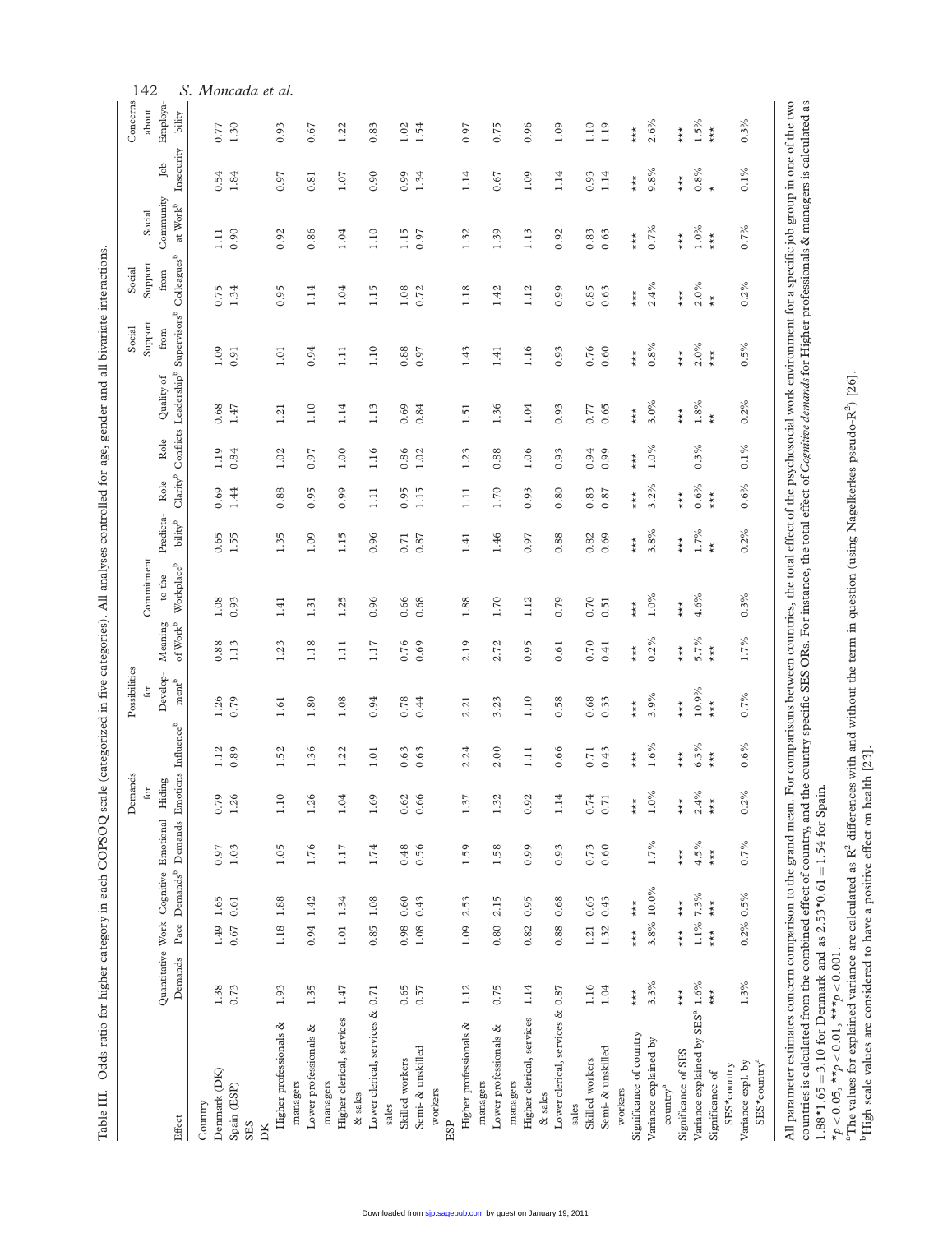Figures 1 and 2 show the three factors described by correspondence analyses. In the graphs, axes are described by psychosocial categories. The closer they are to the extreme of the axes the more they contribute to explain them. Distance among categories refers to the relationship among them – the closer they are, the stronger the association among them is. Factor 1 was described by the dimensions of Meaning of work (mw), Social support from supervisors (sss), Quality of Leadership (ql), Possibilities for development (pd), Predictability (pre), Social community at work (scw), Commitment to the workplace (cw), Role clarity (rcl), Social support from colleagues (ssc). Factor 2 by Emotional demands (ed), Role conflict (rco), Demands for hiring emotions (dhe), Quantitative demands (qd), Cognitive demands (cd), Work pace (wp), Commitment to the workplace (cw), and Influence (inf). These two factors explained 84.1% of variability. An additional 4% of variability was explained by a third factor described by *Job Insecurity (ins)* and *Concerns about* employability (emp).

Categories' distribution showed a general relationship of psychosocial dimensions with SES. Differences were more evident for Spain. Lines connecting ESEC groups were straighter and longer in Spain, while the Danish results showed more central positions and crossovers of group 1, 2, 3 and 7. In Spain, ESEC 1 and 2 were closer to good psychosocial categories, while ESEC 7, 8 and 9 were closer to the poor, with ESEC 3 with more intermediate position but closer to lower ESEC. In Denmark, ESEC 1, 2, 3 and 7 were closer to good categories psychosocially; while ESEC 8 and 9 were closer to the poor. Danish ESEC 8 and 2 and Spanish 9 were the groups with highest gender differences.

The third factor (Figure 2) defined by *Job insecurity* (ins) and Concerns about employability (emp) clearly discriminated both countries.

#### Discussion

This is an international population-based comparative study that used the same validated instrument [22,23] in two countries to collect information during the same time period. Both studies were



Figure 1. Psychosocial work environment and ESEC relationship by country and sex. Factors 1 & 2. Male and female employees, Denmark and Spain  $(n = 10,044)$ , 2005.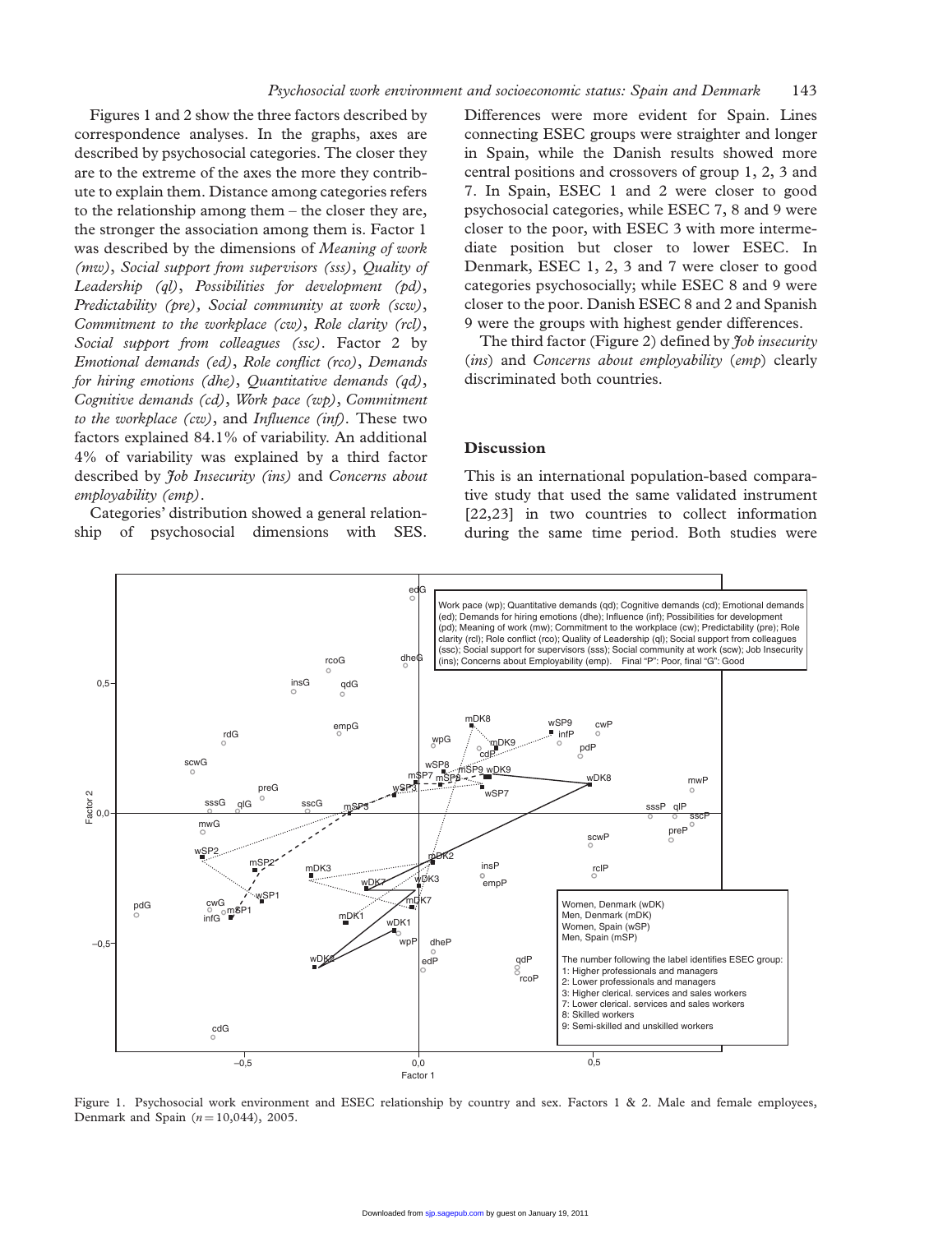

Figure 2. Psychosocial work environment and ESEC relationship by country and sex. Factors 1 & 3. Male and female employees, Denmark and Spain  $(n = 10,044)$ , 2005.

representative national samples, inclusion criteria were similar, and socioeconomic status was classified with an internationally comparable system – ESEC [24]. Only identical items were included in the analysis. This may constitute the main strengths of this article.

For most scales, we found a relationship between SES and psychosocial work environment in both Denmark and Spain. The picture is complex and there is not always a clear trend in working conditions across SES groups. However, many scales showed a pattern of wider social inequalities in Spain while only a few scales (most notably Quantitative demands) showed the opposite picture. The correspondence analysis showed that 84% of the variability could be explained by two factors. SES differences were more clear in Spain, in particular with regards to the first factor, which covered the domains of meaning, supervisor support, quality of leadership, development possibilities, predictability, social community, commitment to the workplace, role clarity, and support from colleagues. A social gradient

(although less clear) could also be seen in Denmark, in particular for the second factor, which covered the domains of quantitative, cognitive, emotional, and hiding emotions demands; work pace; role conflicts; commitment to the workplace; and influence.

These results are consistent with other findings which show that poor psychosocial working conditions tended to cluster in lower SES occupations despite higher psychological demands and higher effort maybe characterizing the upper SES groups [3,10–12]. However, not all psychosocial dimensions showed the same relationship with SES and we did not find identical social gradients in both countries.

Our results showed a strong interaction effect between SES and country for many scales, which may suggest that some differences in economic and labour market structure, normative regulations and industrial relations between Spain and Denmark could partially explain this relationship. As a WHO recent report on employment conditions pointed out, the Danish labour market is more egalitarian than the Spanish one [18].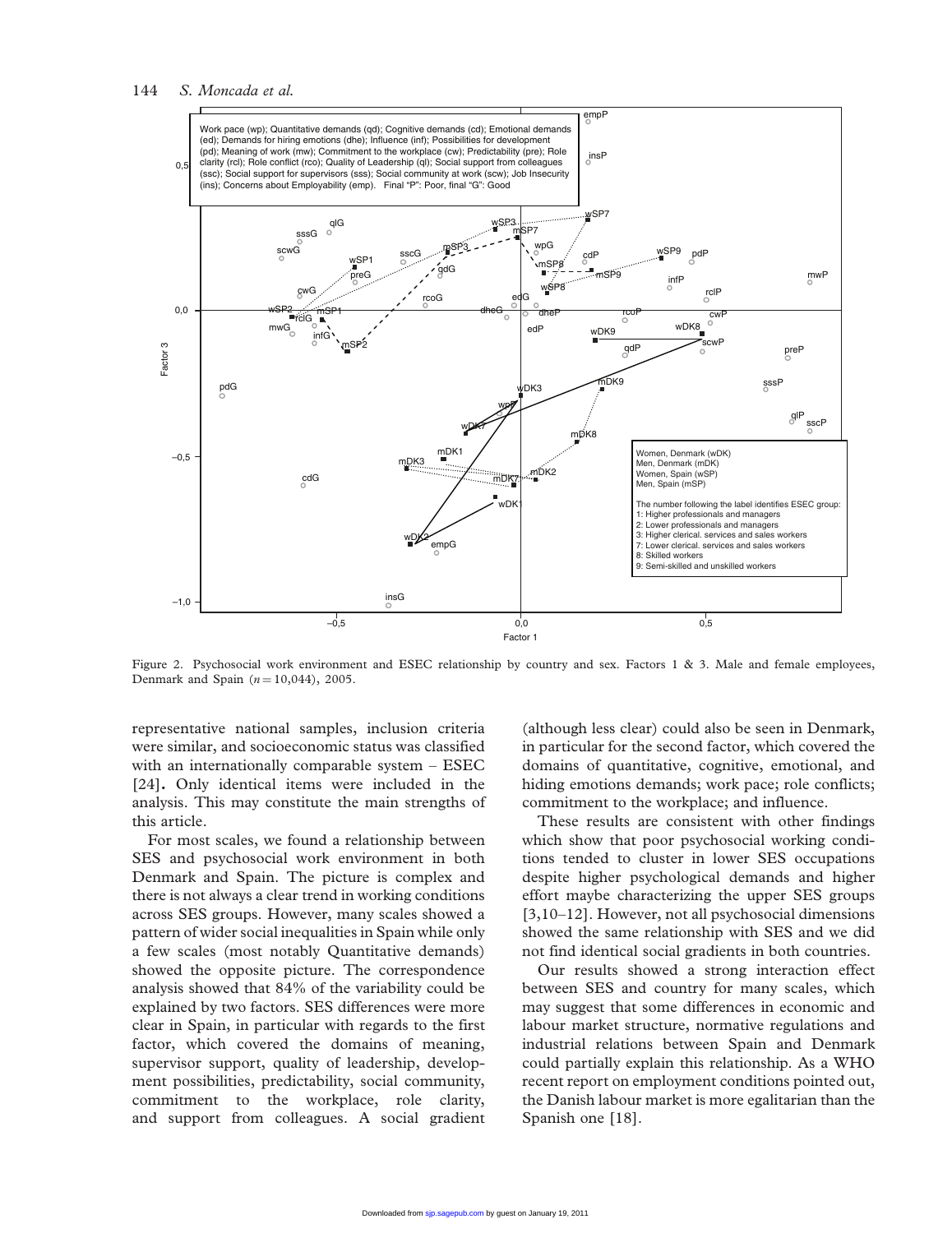It has been remarked that work organization in Spain is mainly based on Tayloristic principles [29,30], and that Denmark and Spain differ in several ways regarding organizational culture [20]. Denmark had the second lowest organizational power distance among European countries, whereas Spain together with France, Belgium, Portugal and Greece had the highest power distance. Thus, Taylorism-based [31] and hierarchical organizational cultures lead to decreased influence and possibilities for development among lower status employees. In contrast, collective direct participation formulas can improve psychosocial work environment by increasing job complexity (skill discretion) and autonomy (decision latitude), as long as it is recognized (rewarded) in terms of wage and accepted by workers. These are fundamental features of the Danish labour market, secured by collective agreements and legislation as a mean to achieve employees' well-being at worksite [32] (as elsewhere in Scandinavia) [33,34] on the basis of a long tradition of employee involvement in terms of information and consensus-based decision-making [35–37]. Furthermore, Denmark has high union density, a high degree of collective agreements, and formalized systems for employee influence [38–39].

Nevertheless, this active work organization can also have its flaws. It can be characterized by project – management or objectives management, which may involve higher uncertainty (fluid work division: flattening hierarchies without sufficient distribution of responsibilities and information, new responsibilities and goals, no rules to restrict demands: new tasks, new products, with strict deadlines) and individualization (individual performance measurement, procedures that restrict working together), which may involve "chaotic differentiation" and could explain the higher Quantitative demands, Work pace, Cognitive demands, and lower Role clarity, Predictability and Support from colleagues in Danish work settings compared to Spanish ones [40].

Inter-country differences on *Job insecurity* and Concerns about employability are other striking results. The high Spanish scores on Job insecurity and Concerns about employability could have many explanations. Denmark has a low legal protection for workers being fired, but high compensation rates for unemployment. On the other hand Spain has high legal protection but low compensation. Denmark has had, since the late 1990s and up to the study period, very low unemployment, high turnover rates and a high labour force participation rate – whereas Spain has had high unemployment, low turnover rates, and a low labour force participation rate [41]. The combination of low legal protection, high compensation, high turnover rates, and a highly active labour market policy in Denmark has been labelled "flexicurity" [42,43].

The ideology and practice of a neo-Darwinian global economy based in volatile financial markets rationality makes work life more insecure all over the world, but if competitiveness in a country is based on low workforce costs the consequences may be even worse. In the global division of labour, Spain is on the execution side and Denmark on the design side. This is evidenced by differences in the gross domestic expenditure on research and development (Spain: 1.12% of GDP as opposed to Denmark: 2.44% of GDP, in 2005); in employment in knowledge-intensive services (27% of employment in Spain and 43.8% in Denmark in 2006) [44] and in the trends in development of unskilled jobs, which is growing in Spain, in spite of the growth in educational level of workers, but decreasing in Denmark [45]. Training and promotion of employment policies are following a high-skill, high-added-value strategy in the Nordic countries. In contrast, Spanish companies look for comparative advantages based on lower cost in the short term. Spanish lack of investment in productive work organization and labour management at mid-term was promoted by government labour reforms during the 1990s, when working conditions suffered a deregulation process that empowered employers to demand more flexibility from workers [46]. This development took place despite the expansion of public education and lifelong training negotiated between Spanish employers' organizationa and trade unions and supported by the state and EU [46]. Outsourcing or transferring production or service to other countries is easy for transnational and national companies in Spain, as production is based on cost reduction and unskilled labour. The unemployment threat is therefore experienced as real. Unemployment rates are much higher in Spain (9.2%) than in Denmark (4.8%) and the use of temporary contracts (without rights in case of dismissal) is massive compared with Denmark [45]. For these reasons, fear of losing employment and fear of degradation of working conditions are at the centre of working life for everybody in Spain [47].

Although using different designs, measures and explanations we see our results as being in general agreement with the results by Hofstede on cultural differences between countries [20]. Compared with Spain, Denmark has less power distance, less uncertainty avoidance, somewhat more individualism, and less masculinity.

In light of such diverse differences in economic and labour market structure, policies and culture between Spain and Denmark, the smaller Danish SES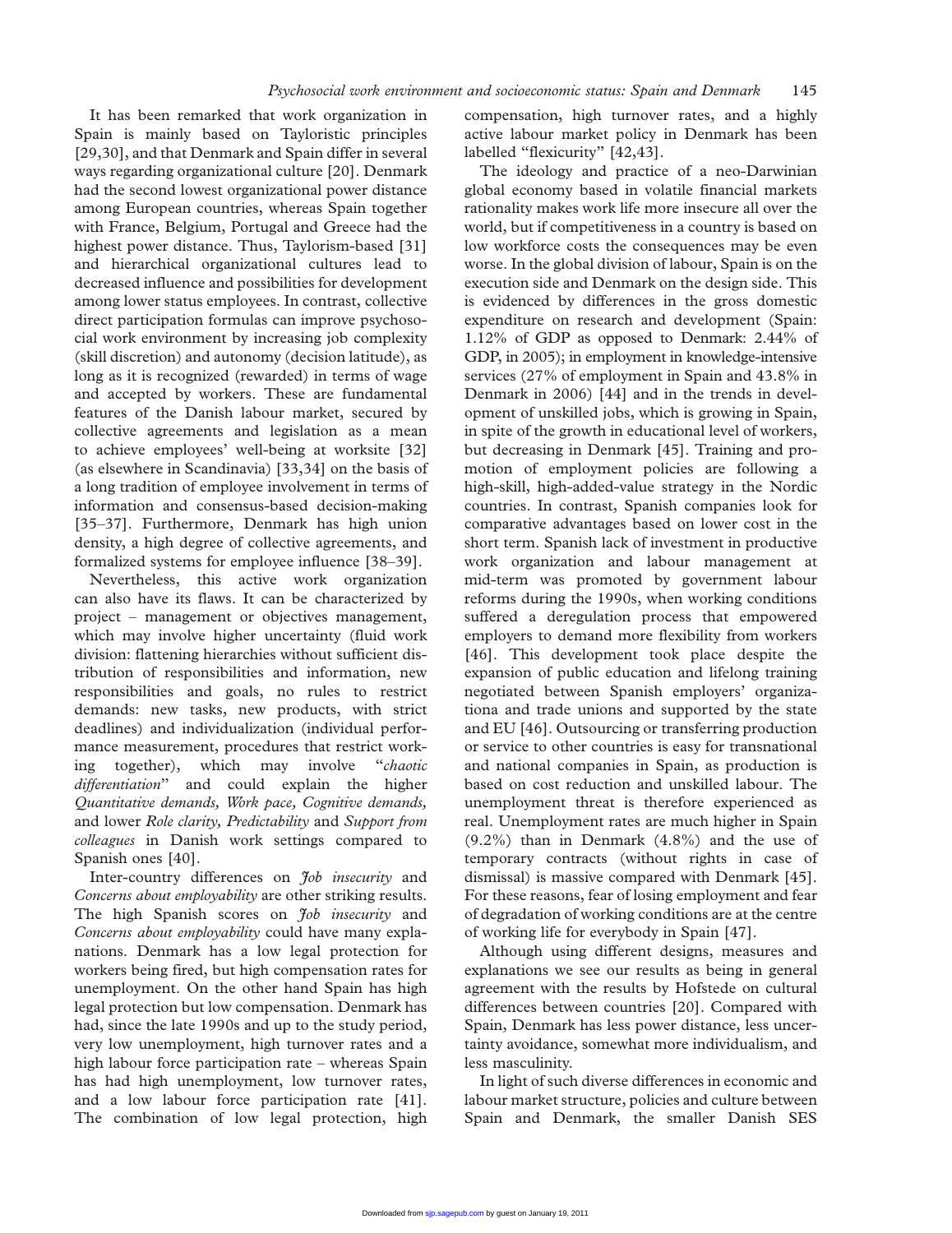differences on many aspects of the psychosocial working environment seem logical. Furthermore, these results on psychosocial work environment inequalities are consistent with other research that found wider health inequalities in ''Late democracy'' (that includes Spain) than ''Social democracy'' (that includes Denmark) political tradition countries [21].

The study had some limitations. The Spanish study used personal interview in the household whereas the Danish study used a mail questionnaire. Respondents in telephone questionnaires and face to face administered questionnaires generally report better health and well-being than respondents in mail administered questionnaires [48–50]. Such a methods effect could partly explain why Spain had better scores than Denmark on nine scales, but would not explain why Denmark had better scores on the remaining nine scales. We would not expect such a methods effect to have an impact on the SES differences nor on the SES\*country interactions. Also, differences between countries may be due to national differences in response styles or simply to drift in ''difficulty'' of an item when it is translated. Again, this may impact the difference between countries, but is unlikely to impact the SES differences or the SES\*country interactions. Both studies had a 60% response rate, which is usual in such studies. Comparison of the Spanish study population with the employee population of the Spanish National Active Population Survey (EPA) was done for the same period of time and no evidence of bias was observed except for an excess of 8% of women from the retail sector working a split shift, probably due to differences in sampling strategies of both surveys – we used information from respondents exclusively, while EPA included next of kin information, and reported that it is more likely to find split shift employed women at home than men [22,51]. A previous analysis of response rates in the Danish study found that the response rate was higher for women and increased with age [27]. No difference in response rate was found for urbanization. We did not have any information on response rate in relation to SES. Thus, we cannot completely rule out the possibility that differential non-response with respect to SES and work factors might bias the social gradient. We found that Denmark had a higher percentage of workers in the higher SES groups whereas Spain had a higher percentage in the lower groups. However, this is likely a true difference, since it has been replicated in other studies [33,52]. A higher percentage of the workers in Spain are employed in agriculture, construction, wholesale and retail trade and hotels and restaurants than in Denmark.

In Denmark a higher proportion are employed in the health sector, education and transport and communication [45].

Since SES is the central variable in our analyses, the validity of the ESEC classification in both Denmark and Spain is crucial for the interpretation of results. Kunst et al. [52] found that the ESEC classification showed differences in self-rated health by SES group, but the gradient was less clear in Spain than in Denmark. Since Kunst et al. used data from 1994, we repeated their analysis with our data, which included wage earners but not farmers or self-employed people, as in Kunst et al. We found that the ESEC classification system was more appropriate for Spain in 2004–2005. Thus, 99.6% of Spanish women could be classified according to ESEC in our study as compared to 59.4% in the previous study. We also found a SES gradient for self-rated health in both Denmark and Spain, although the gradient was stronger in Denmark. While we cannot completely rule out the possibility of cross-cultural differences in the applicability of the ESEC classification, our results support the relevance of ESEC for both Denmark and Spain.

The Spanish translation process for the COPSOQ followed standard translation and adaptation procedures – including back-translation process and pilot testing [20]. Therefore, we assume a possible bias due to translation to be minor and more likely to affect the country level rather than the SES gradient within each country.

In conclusion, we found an SES gradient in the psychosocial work environment so that many poor psychosocial conditions clustered in lower SES occupations in both Spain and Denmark, with social inequalities being wider in Spain for many scales. This effect could reflect characteristics of the countries such as economic and labour market structures, normative regulations and industrial relations including work organization. Preventive strategies to reduce social inequalities in working conditions should consider the combination of actions at these macro and micro levels.

### Acknowledgements

The Spanish COPSOQ survey was partially funded by the Fondo de Investigación Sanitaria (Health Research Fund) of the Instituto de Salud Carlos III (Spanish Health Ministry, IP031499 project). We thank Agustín González for the revision of the manuscript.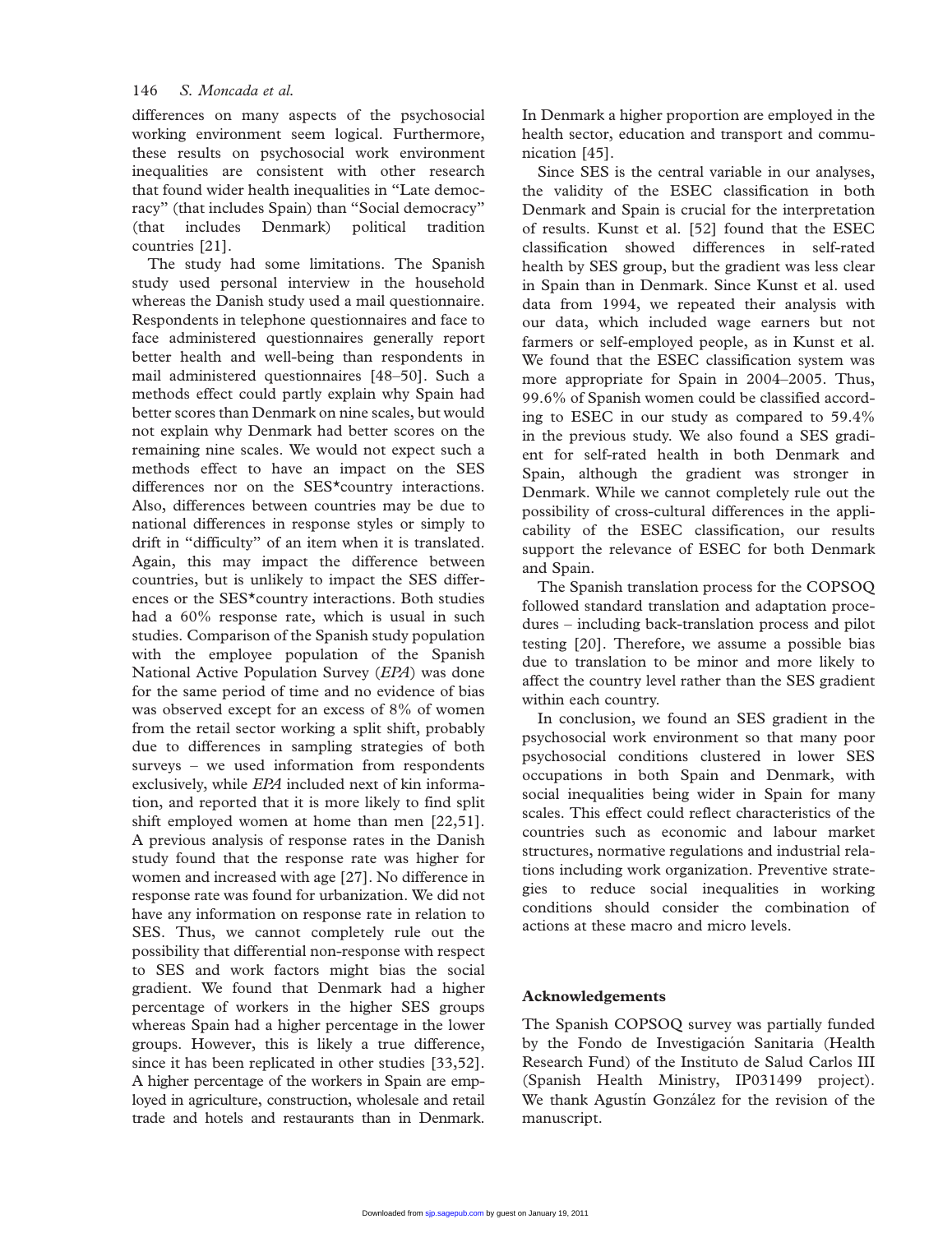#### Conflict of interest

There is no conflict of interest.

#### References

- [1] Iavicoli S, Rondinone B, Marinaccio A, Fingerhut M. Research priorities in occupational safety and health: a review. Industrial Health 2006;44:169–78.
- [2] European Agency for Health and Safety at Work Future occupational safety and health research needsand priorities in the member states of the European Union. Luxembourg: Office for Official Publicationsof the European Communities; 2001.
- [3] Head J, Chandola T. Psychosocial working conditions and social inequalities in health. In: Benach J, Muntaner C, Santana V, Chairs. Final report to the WHO Commission on Social Determinants of Health (CSDH). Employment Conditions Knowledge Network (EMCONET) Final Report; 20 September 2007.
- [4] Andersen I, Burr H, Kristensen TS, Gamborg M, Osler M, Prescott E, et al. Do factors in the psychosocial work environment mediate the effect of socioeconomic position on the risk of myocardial infarction? Study from the Copenhagen Centre for Prospective Population Studies. Occup Environ Med 2004;61:886–92.
- [5] Chandola T, Siegrist J, Marmot M. Do changes in effort-reward imbalance at work contribute to an explanation of the social gradient in angina? Occup Environ Med 2005;62:223–30.
- [6] Marmot MG, Bobak M, Davey Smith G. Explanations for social inequalities in health. In: Amick BC, Levine S, Tarlov AR, Chapman Walsh D, editors. Society & health. New York/Oxford: Oxford University Press; 1995.
- [7] Stansfeld SA, Head J, Marmot MG. Explaining social class differences in depression and well-being. Soc Psychiatry Psychiatr Epidemiol 1998;33:1–9.
- [8] Kouvonen A, Kivimaki M, Virtanen M, Heponiemi T, Elovainio M, Pentti J, et al. Effort-reward imbalance at work and the co-occurrence of lifestyle risk factors: cross-sectional survey in a sample of 36,127 public sector employees. BMC Public Health 2006;6:24.
- [9] Kuper H, Singh-Manoux A, Siegrist J, Marmot M. When reciprocity fails: effort-reward imbalance in relation to coronary heart disease and health functioning within the Whitehall II study. Occup Environ Med 2002;59:777–84.
- [10] Siegrist J. Reducing social inequalities in health: work-related strategies. Scand J Public Health Suppl 2002;59:49–53.
- [11] Bosma H, Marmot MG, Hemingway H, Nicholson AC, Brunner E, Stansfeld SA. Low job control and risk of coronary heart disease in Whitehall II (prospective cohort) study. BMJ 1997;314:558–65.
- [12] Siegrist J, Starke D, Chandola T, Godin I, Marmot M, Niedhammer I, et al. The measurement of effort-reward imbalance at work: European comparisons. Soc Sci Med 2004;58:1483–99.
- [13] Paoli P, Merilé D. III European Survey on Working Conditions. Luxembourg: Office for Official Publications of the European Communities; 2001.
- [14] Parent-Thirion A, Fernández E, Hurley J, Vermeylen G. IV European survey on working conditions. Luxembourg: Office for Official Publications of the European Communities; 2007.
- [15] Moncada S, Llorens C, Gimeno X, Font A. Exposición laboral a riesgos psicosociales en la población asalariada

española. [Occupational exposure to psychosocial risk among employees in Spain.]. In: Moncada S, Llorens C, editors. Organización del Trabajo, Factores Psicosociales y Salud. [Work organization, psychosocial factors and health]. Madrid: ISTAS; 2007.

- [16] Kristensen TS, Borg V, Hannerz H. Socioeconomic status and psychosocial work environment: results for a Danish national study. Scand J Public Health 2002;30 (Suppl 59):41–8.
- [17] Kristensen TS, Moncada S, Llorens C, Navarro A. Psychosocial work environment in Spain and Denmark: a cross-cultural comparison. In: International Conference on Psychosocial Factors at Work; Okayama; 2005.
- [18] Benach J, Muntaner C, Santana V, Chairs. Employment conditions and health inequalities. WHO Commission on Social Determinants of Health. Employment Conditions Knowledge Network (EMCONET). Final Report, 20 September 2007.
- [19] MacDonald LA, Härenstam A, Warren ND, Punnett L. Incorporating work organisation into occupational health research: an invitation for dialogue. Occup Environ Med 2008;65(1):1–3.
- [20] Hofstede G. Culture's consequences, comparing values, Behaviors, institutions, and organizations across nations. Thousand Oaks CA: Sage; 2001.
- [21] Espelt A, Borrell C, Rodríguez-Sanz M, Muntaner C, Pasarín MI, Benach M, Kunst AE, Navarro V. Inequalities in health by social class dimensions in European countries of different political traditions. Int J Epidemiol. 2008;37(5):1095–105.
- [22] Moncada S, Llorens C, Navarro A, Kristensen TS. ISTAS21 COPSOQ: versión en lengua castellana del cuestionario psicosocial de Copenhague [ISTAS21 COPSOQ: Spanish version of the Copenhagen Psychosocial Questionnaire]. Arch Preven Riesgos Laboral 2005;8(1):18–29.
- [23] Pejtersen JH, Kristensen TS, Borg V, Bjorner JB. The second version of the Copenhagen Psychosocial Questionnaire (COPSOQ II). Scand J Publ Health 2010;38(Suppl 3):8–24.
- [24] Rose D, Pevalin DJ, Elias P, Martin J. Towards a European socio-economic classification: final report to Eurostat of the Expert Group. London and Colchester: ONS and ISER, University of Essex; 2001.
- [25] Holland PW, Wainer H. Differential item functioning. Hillsdale, NJ: Lawrence Erlbaum Associates Inc; 1993.
- [26] Nagelkerke NJD. A note on a general definition of the coefficient of determination. Biometrika 1991;78:691–2.
- [27] Pejtersen JH, Kristensen TS. The development of the psychosocial work environment in Denmark from 1997 to 2005. Scand J Work Environ Health 2009;35:284–93.
- [28] Greenacre MJ. Correspondence analysis in practice. London: Chapman & Hall/CRC; 2007.
- [29] Lahera Sánchez A. La participación de los trabajadores en la calidad total: nuevos dispositivos disciplinarios de organización del trabajo [Workers participation in total quality: new disciplinary tools of work organization]. REIS 2004; 106:63–102.
- [30] Eironline. Collective agreements on changes in work organisation. Spain. Denmark. Comparative information. Thematic future. Dublin: European Foundation for the Improvement of Living and Working Conditions; 2005. Available on http://www.eurofound.europa.eu/eiro/thematicfeature9.htm (accessed 26 January 2009).
- [31] Belkic K, Landsbergis P, Schnall P, Baker D. Is job strain a major source of cardiovascular disease risk? Scand J Work Environ Health 2004;30(2):85–128.